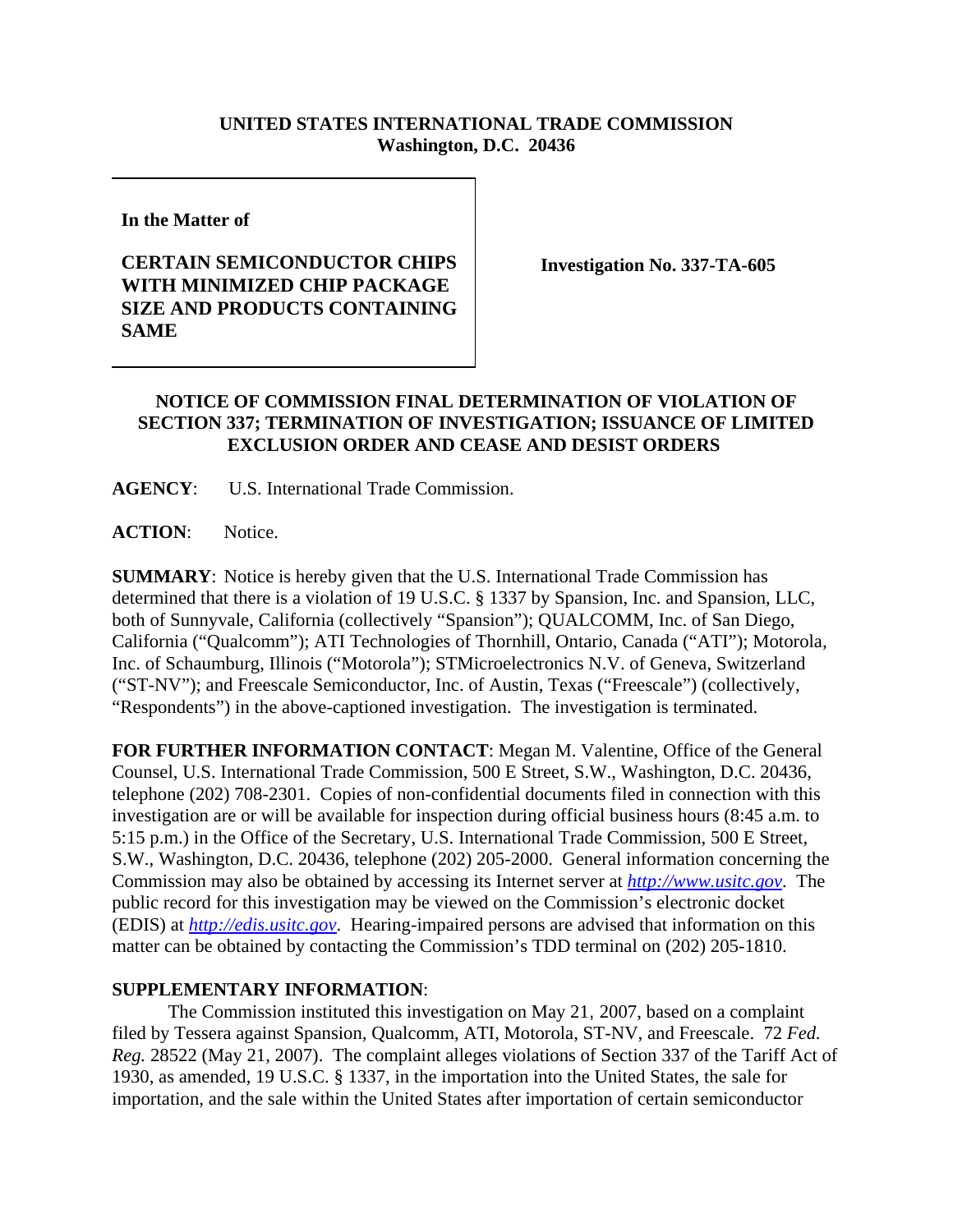chips with minimized chip package size or products containing same by reason of infringement of one or more claims of U.S. Patent Nos. 5,852,326, and 6,433,419.

On December 1, 2008, the presiding administrative law judge ("ALJ") issued his final ID finding no violation of Section 337 by Respondents. The ID included the ALJ's recommended determination ("RD") on remedy and bonding. In his ID, the ALJ found that Respondents' accused products do not infringe the asserted claims the '326 patent or the asserted claims of the '419 patent. The ALJ additionally found that the asserted claims of the '326 and '419 patents are not invalid for failing to satisfy the enablement requirement or the written description requirement of 35 U.S.C. § 112 ¶ 1. The ALJ further found that the asserted claims of the '326 and '419 patents are not invalid as indefinite of 35 U.S.C. § 112 ¶ 2. The ALJ also found that the asserted claims of the '326 and '419 patents are not invalid under 35 U.S.C. § 102 for anticipation or under 35 U.S.C. § 103 for obviousness. Finally, the ALJ found that an industry in the United States exists with respect to the '326 and '419 patents as required by 19 U.S.C. § 1337(a)(2) and (3). In his RD, the ALJ recommended that, should the Commission determine that a violation exists, a limited exclusion order ("LEO") would be properly directed to Respondents' accused chip packages and to the downstream products of Motorola, a named respondent.

On December 15, 2008, Tessera and the Commission investigative attorney ("IA") filed separate petitions seeking review of the ALJ's determination concerning non-infringement of the asserted claims of the '326 and '419 patents. Also on December 15, 2008, Respondents filed various contingent petitions seeking review of certain aspects of the ALJ's findings as concern both the '326 and '419 patents in the event that the Commission determined to review the ID's findings concerning non-infringement. On December 23, 2008, Respondents filed an opposition to Tessera's and the IA's petitions for review, and Tessera and the IA filed separate responses to Respondents' various contingent petitions for review.

On January 30, 2009, the Commission determined to review the final ID in part and requested briefing on the issues it determined to review, remedy, the public interest, and bonding. 74 *Fed. Reg*. 6175-6 (Feb. 5, 2009). The Commission determined to review: 1) the ALJ's finding that Respondents' accused devices do not infringe the asserted claims the '326 and 419 patents; 2) the ALJ's finding that Tessera has waived any argument that the accused products indirectly infringe the '419 patent; 3) the ALJ's finding that Motorola's invention of the 1989 68HC11 OMPAC chip ("OMPAC") does not anticipate the asserted patents under 35 U.S.C.  $\S$  102(b); and 4) the ALJ's finding that the Motorola's OMPAC invention does not anticipate the asserted patents under 35 U.S.C. § 102(g). *Id*. The Commission determined not to review the remaining issues decided in the ID. On February 6, 2009, Respondents filed a motion to extend the briefing schedule. On February 10, 2009, the Commission issued a Notice extending the deadline for receiving initial submissions and reply submissions in light of the fact that the ALJ did not issue the public version of the final ID until February 9, 2009. The Commission also extended the target date to April 14, 2009. The Commission issued a corrected version of the Notice on February 18, 2009, clarifying the deadline for reply submissions of issues relating to violation of Section 337.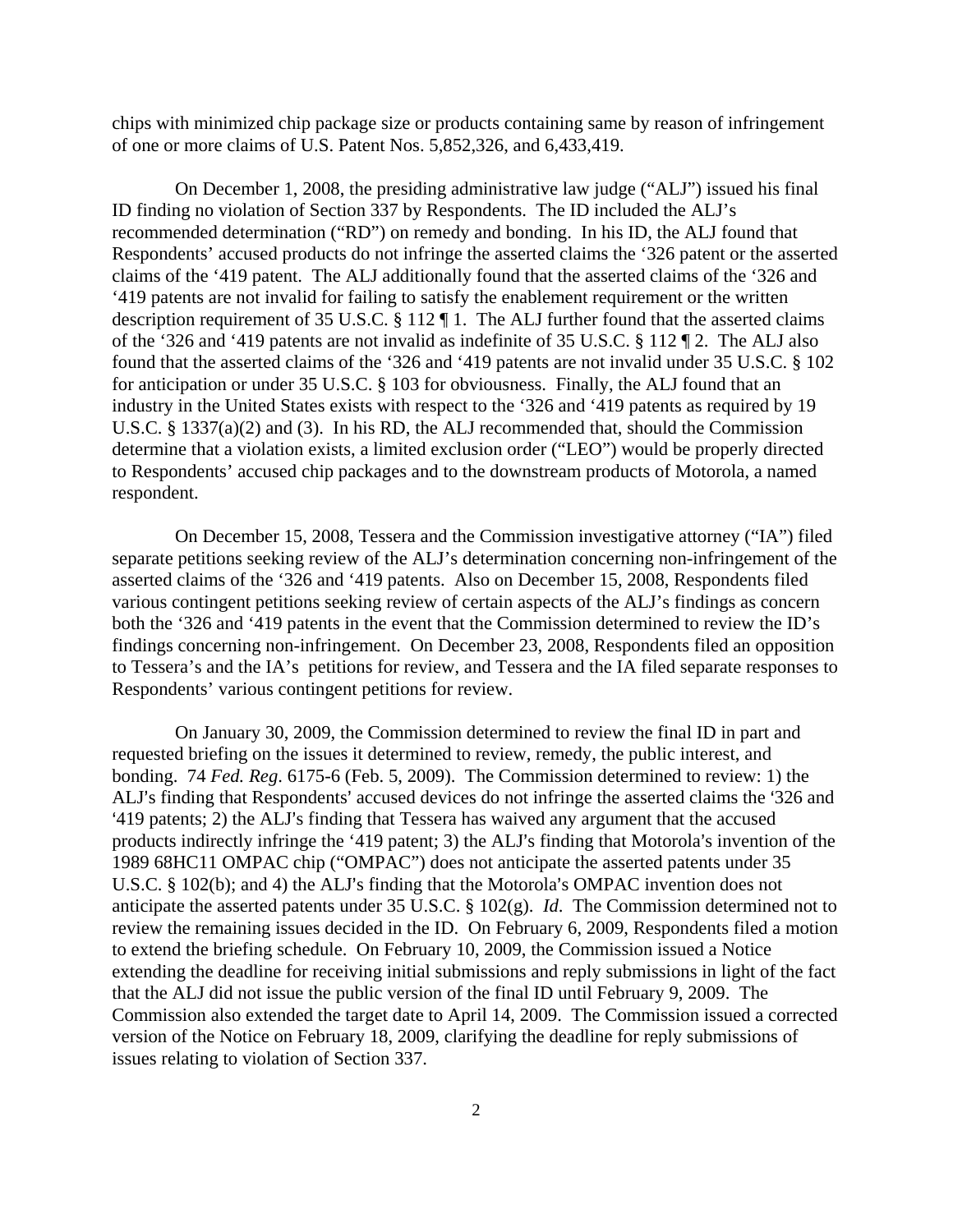On February 23, 2009, the parties filed initial written submissions regarding the issues on review, remedy, the public interest, and bonding. On March 5, 2009, the parties filed response submissions. Several respondents ("the 649 Respondents) in co-pending investigation *Certain Semiconductor Chips with Minimized Chip Package Size and Products Containing Same*, Inv. No. 337-TA-649 ("the 649 Investigation"), also filed reply briefs on remedy, the public interest, and bonding. In its initial submission on remedy, Tessera requested that the Commission issue a "tailored" general exclusion order ("GEO") should the Commission determine that there is a violation of Section 337. Tessera also requested that, should the Commission determine that the current record is not adequate to support issuance of a GEO, the Commission should issue the LEO recommended by the ALJ immediately, and then conduct further proceedings regarding the availability of a tailored GEO. The IA concurred. Respondents in this investigation and the 649 Respondents opposed Tessera's request for a "tailored" GEO. On March 9, 2009, Siliconware Precision Industries Co., Ltd. and Siliconware U.S.A., Inc. (collectively "SPIL Respondents"), who are respondents in the 649 Investigation, filed a motion to extend the date for filing reply submissions to the Commission's Notice of Review of the final ID and to compel the production of Tessera's initial confidential briefing in response to the Commission's Notice.

In support its February 23, 2009, brief on Remedy, the Public Interest and Bonding, Tessera submitted an affidavit from Dr. Stephen Prowse and a statement from Mr. Bernard Cassidy. On March 5, 2009, Respondents filed a motion to strike Dr. Prowse's affidavit and Mr. Cassidy's statement. On March 16, 2009, the IA filed a response in support of Respondents' Motion to Strike.

On March 11, 2009, Spansion filed a Notice of Commencement of Bankruptcy Proceedings and of Automatic Stay, requesting a stay of the investigation because it and certain of its subsidiaries had filed for relief under Chapter 11 of the United States Bankruptcy Code, 11 U.S.C. § 101 *et seq*. Tessera filed an opposition to Spansion's request on March 18, 2009, and the IA filed an opposition on March 23, 2009.

On March 26, 2009, the Commission issued a Notice requesting additional briefing on remedy and extending the target date. 74 *Fed. Reg.* 14820-1 (April 1, 2009). In the Notice, the Commission asked the parties and any interested non-parties to address whether Tessera is entitled to a GEO under 19 U.S.C. § 1337(d)(2), whether the Commission has the authority to issue a "tailored" GEO, which would ostensibly reach only specified downstream products, and whether the Commission has the authority to issue an LEO immediately and then issue a GEO at a later date when the Commission concludes the investigation. On April 10, 2009, Tessera, the IA, Respondents, and several interested non-parties filed initial written submissions in response to the Commission's request for additional briefing on remedy. Respondent Spansion did not submit any briefing in response to the Commission's request. On April 20, 2009, Tessera, the IA, Respondents, and the SPIL Respondents filed reply submissions in response to the Commission's request for additional briefing on remedy. On April 20, 2009, the Commission issued a Notice in response to a motion from Broadcom extending the due date for reply submissions from interested non-parties to April 29, 2009, since the public versions of the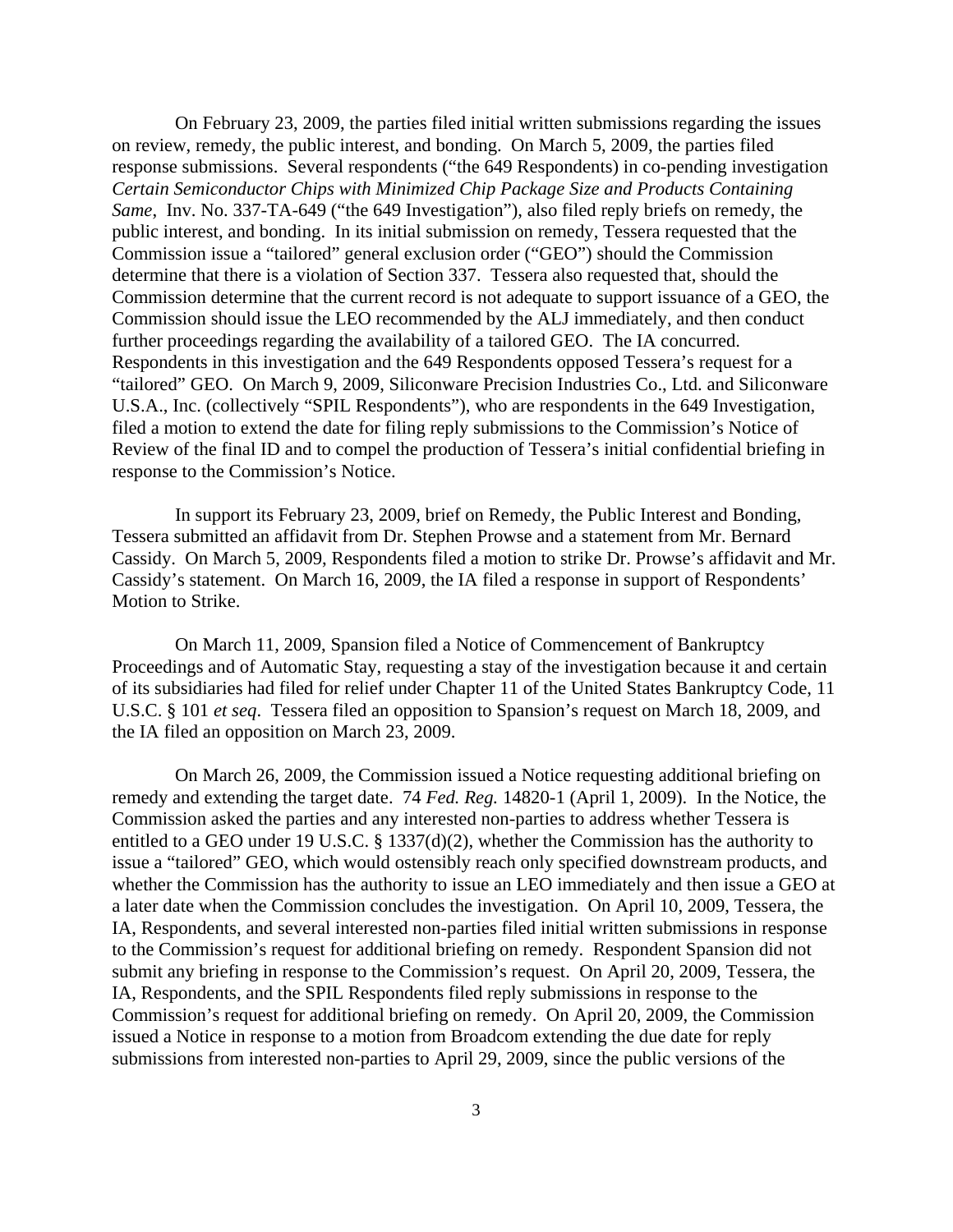parties' initial submissions were not due to be filed until April 22, 2009. Notice of Commission Determination to Extend the Deadline for Receiving Reply Submission from Interested Parties in Response to the Commission's Request for Additional Briefing on Remedy (April 20, 2009). On April 29, 2009, the interested non-parties submitted their reply briefs.

On April 24, 2009, respondent Qualcomm filed a motion for leave to file a petition for reconsideration pursuant to 19 C.F.R. § 210.47 of the Commission's determination not to review the ID's finding that the asserted claims of the patents-in-suit are not indefinite. Qualcomm argued that the United States Patent and Trademark Office rejected as "indefinite" under 35 U.S.C. § 112, ¶2, new claims submitted by Tessera in connection with the reexamination of U.S. Patent No. 6,133,627, one of the parent patents of the '419 patent. Tessera filed an opposition to Qualcomm's motion on April 30, 2009. The IA filed an opposition on May 4, 2009. Qualcomm filed a reply to Tessera's and the IA's oppositions on May 5, 2009.

Having examined the record of this investigation, including the ALJ's final ID, the Commission has determined to reverse the ID's determination of no violation of the '326 patent and '419 patent. Specifically, the Commission reverses the ID's finding that Respondents' accused devices do not infringe asserted claims  $1, 2, 6, 12, 16-19, 21, 24-26$ , and  $29$  of the  $326$ patent and asserted claims 1-11, 14, 15, 19, and 22-24 of the '419 patent. The Commission further reverses the ID's conclusion regarding waiver with respect to any claims that the accused chip packages indirectly infringe the asserted claims of the '419 patent. Moreover, the Commission finds that Respondents have contributorily infringed the asserted claims of the '419 patent. The Commission also modifies the ID's analysis concerning its finding that the '326 and '419 patents are not invalid under 35 U.S.C. § 102(b) to clarify that the statute requires comparing the on-sale date of alleged prior art against the priority date of the asserted patents, not against the conception date of the asserted patents.

The Commission has determined that the appropriate form of relief is (1) a limited exclusion order under 19 U.S.C. § 1337(d)(1) prohibiting the unlicensed entry of semiconductor chips with minimized chip package size and products incorporating these chips that infringe one or more of claims 1, 2, 6, 12, 16-19, 21, 24-26, and 29 of the '326 patent and claims 1-11, 14, 15, 19, and 22-24 of the '419 patent, and are manufactured abroad by or on behalf of, or imported by or on behalf of, Spansion, Qualcomm, ATI, Motorola, ST-NV, and Freescale; and (2) cease and desist orders directed to Motorola, Qualcomm, Freescale, and Spansion.

The Commission has further determined that the public interest factors enumerated in Section 337(d) and (f) (19 U.S.C. § 1337(d), (f)) do not preclude issuance of the limited exclusion order and the cease and desist orders. The Commission has determined that the bond for temporary importation during the period of Presidential review (19 U.S.C. § 1337(j)) shall be in the amount of 3.5% of the value of the imported articles that are subject to the order. The Commission's order was delivered to the President and the United States Trade Representative on the day of its issuance.

Additionally, the Commission denies the motion by the SPIL Respondents to extend the